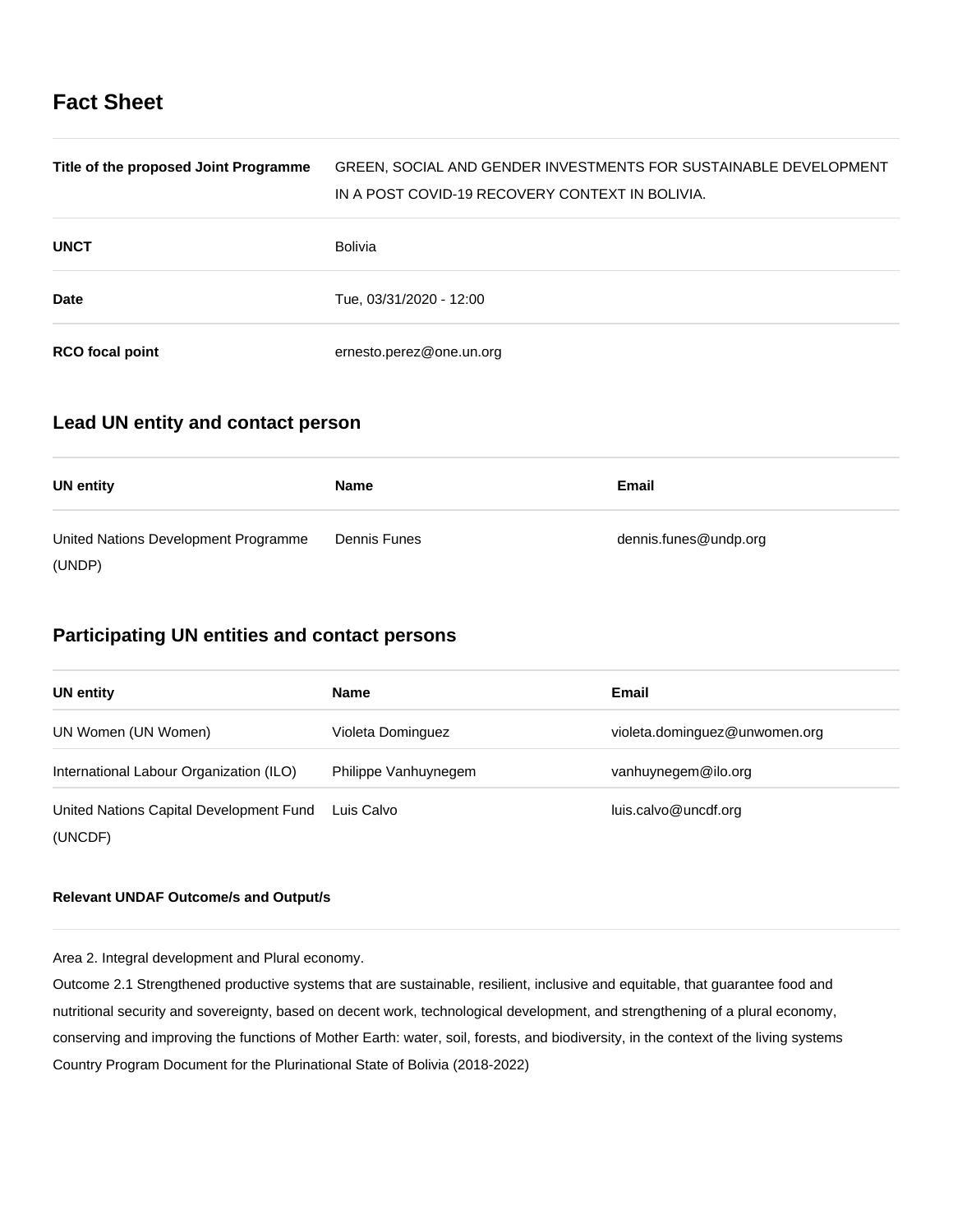Strategic plan outcome 1. Growth and development are inclusive and sustainable, incorporating productive capacities that create employment and livelihoods for the poor and excluded.

Output 2.1. Risk reduction and climate adaptation actions are part of the planning and investment decisions of national and subnational governments

## **Relevant objective/s from national strategic document/s**

Pillar 5: Community and financial sovereignty

Pillar 6: Productive sovereignty with diversification

Pillar 7: Sovereignty over our natural resources

- Pillar 8: Food sovereignty
- Pillar 9: Environmental sovereignty with comprehensive development.

## **SDG targets on which the progress will be accelerated (includes targets from a range of SDGs and development pillars)**

| <b>Goal 1: End Poverty</b>                |         |  |
|-------------------------------------------|---------|--|
| Goal 2: Zero Hunger                       | 2.3     |  |
|                                           | 2.4     |  |
|                                           | 2.a     |  |
|                                           | $2.c$   |  |
| Goal 3: Good Health and Well-Being        | 3.8     |  |
| <b>Goal 4: Quality Education</b>          | 4.7     |  |
| <b>Goal 5: Gender Equality</b>            | 5.1     |  |
|                                           | 5.4     |  |
|                                           | 5.a     |  |
|                                           | 5.b     |  |
| <b>Goal 6: Clean Water and Sanitation</b> | $6.4\,$ |  |
|                                           | $6.5\,$ |  |
|                                           | $6.6\,$ |  |
|                                           | 6.a     |  |
|                                           | 6.b     |  |
|                                           |         |  |

#### **Goal 7: Affordable and Clean Energy 7.2**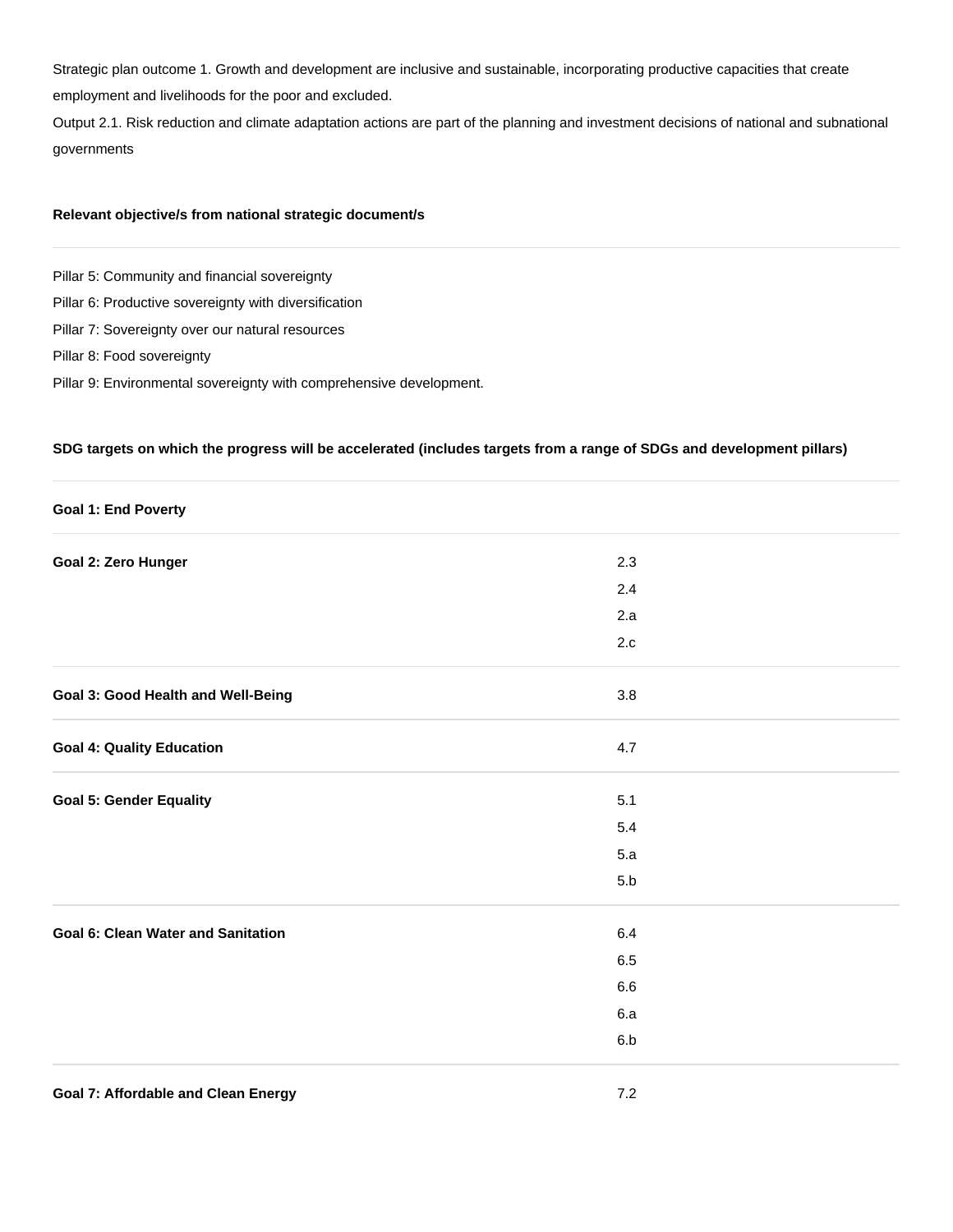| <b>Goal 8: Decent Work and Economic Growth</b>         | 8.2  |  |
|--------------------------------------------------------|------|--|
|                                                        | 8.3  |  |
|                                                        | 8.4  |  |
|                                                        | 8.8  |  |
|                                                        | 8.10 |  |
| Goal 9: Industry, Innovation and Infrastructure        | 9.1  |  |
|                                                        | 9.2  |  |
|                                                        | 9.3  |  |
|                                                        | 9.b  |  |
| <b>Goal 10: Reduced Inequalities</b>                   | 10.2 |  |
|                                                        | 10.5 |  |
|                                                        | 10.b |  |
| <b>Goal 11: Sustainable Cities and Communities</b>     | 11.6 |  |
|                                                        | 11.a |  |
| <b>Goal 12: Responsible Production and Consumption</b> | 12.1 |  |
|                                                        | 12.2 |  |
|                                                        | 12.4 |  |
|                                                        | 12.5 |  |
|                                                        | 12.6 |  |
| <b>Goal 13: Climate Action</b>                         | 13.1 |  |
|                                                        | 13.a |  |
| Goal 14: Life Below Water                              |      |  |
| Goal 15: Life On Land                                  | 15.1 |  |
|                                                        | 15.a |  |
| Goal 16: Peace, Justice and Strong Institutions        |      |  |

**Goal 17: Partnerships for the Goals**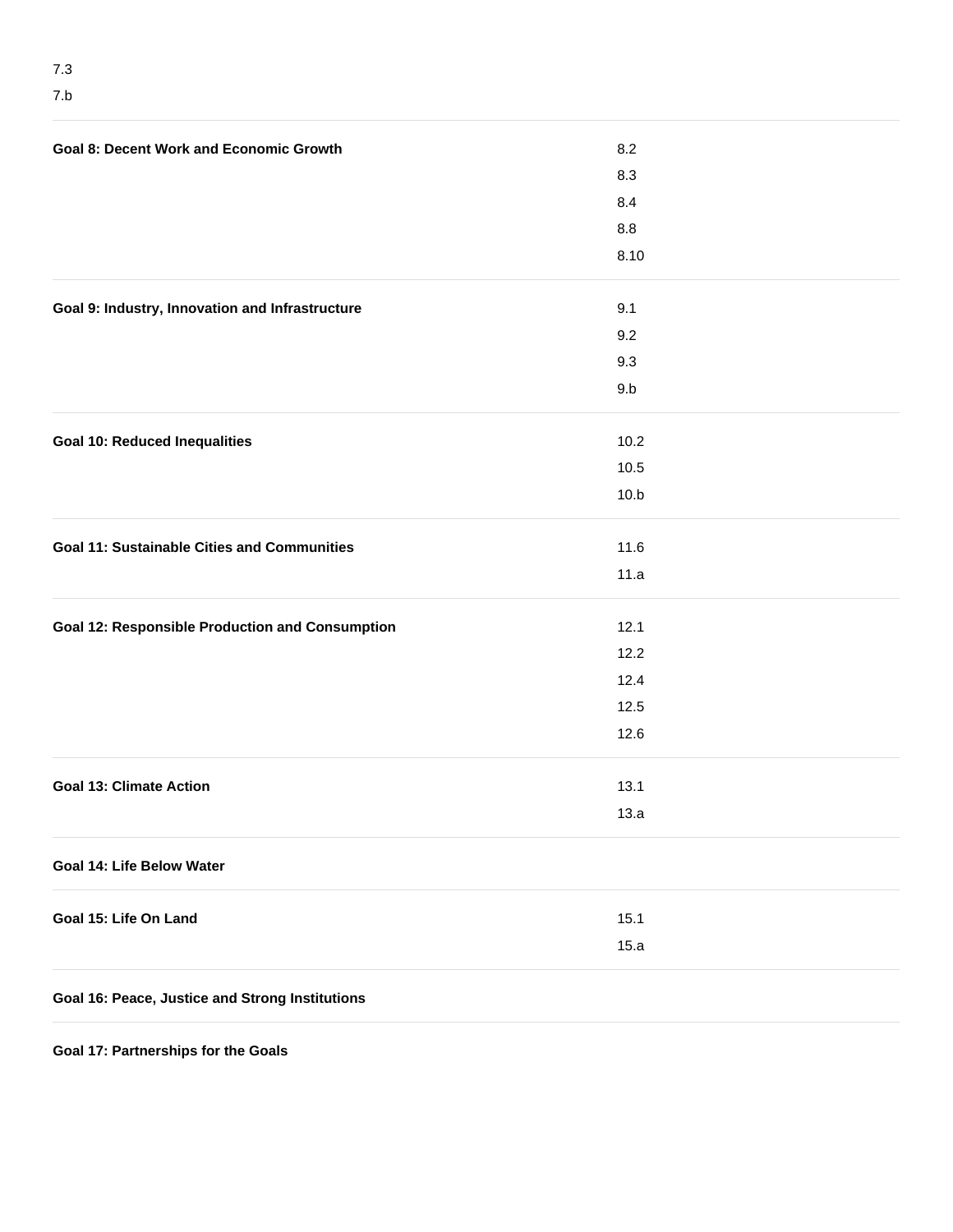# **Self-Assessment**

| The proposal reflects the integrated nature of the SDGs                                                                                                                                                                                                                                                                                                                                                                        | Yes        |  |
|--------------------------------------------------------------------------------------------------------------------------------------------------------------------------------------------------------------------------------------------------------------------------------------------------------------------------------------------------------------------------------------------------------------------------------|------------|--|
| The proposal is based on an inter-agency approach (two or more UN entities<br>involved), with RC coordinating Joint Programme preparation and implementation                                                                                                                                                                                                                                                                   | <b>Yes</b> |  |
| The proposed results are part of the UNDAF and aligned with national SDG<br>priorities                                                                                                                                                                                                                                                                                                                                         | Yes        |  |
| The proposed Joint Programme will be led by government and include key national Yes<br>stakeholders                                                                                                                                                                                                                                                                                                                            |            |  |
| The proposal is based on country level consultations, as explained in the Concept Yes<br>note, and endorsed by the government (the letter of endorsement)                                                                                                                                                                                                                                                                      |            |  |
| The proposal is based on the standard template for Concept Notes, it is complete,<br>and it includes:                                                                                                                                                                                                                                                                                                                          | Yes        |  |
| • Theory of Change demonstrating contribution to SDG acceleration and<br>transformation to implement the 2030 Agenda and awareness of relevant<br>financial policy efforts at regional or national level,<br>• Results-oriented partnerships, including a strategy to engage and partner<br>with IFIs/MDBs,<br>• "Quick wins" and substantive outcome-level results, and<br>• Initial risk assessment and mitigation measures. |            |  |
| The proposal is expected to leverage resources for the SDGs at scale                                                                                                                                                                                                                                                                                                                                                           | Yes        |  |

# **Proposal for Joint Programme**

# **1. Summary of the Joint Programme**

Promotion of the 2030 Agenda and accelerating the achievement of the Sustainable Development Goals (SDGs) in Bolivia requires SDG-aligned capital above and beyond what is provided by the public sector. The JP, comprising UN Development Programme (UNDP), UN Entity for Gender Equality and the Empowerment of Women (UN Women), International Labour Organization (ILO) and UN Capital Development Fund (UNCDF), proposes to design finance solutions and deliver technical assistance (TA) in the areas of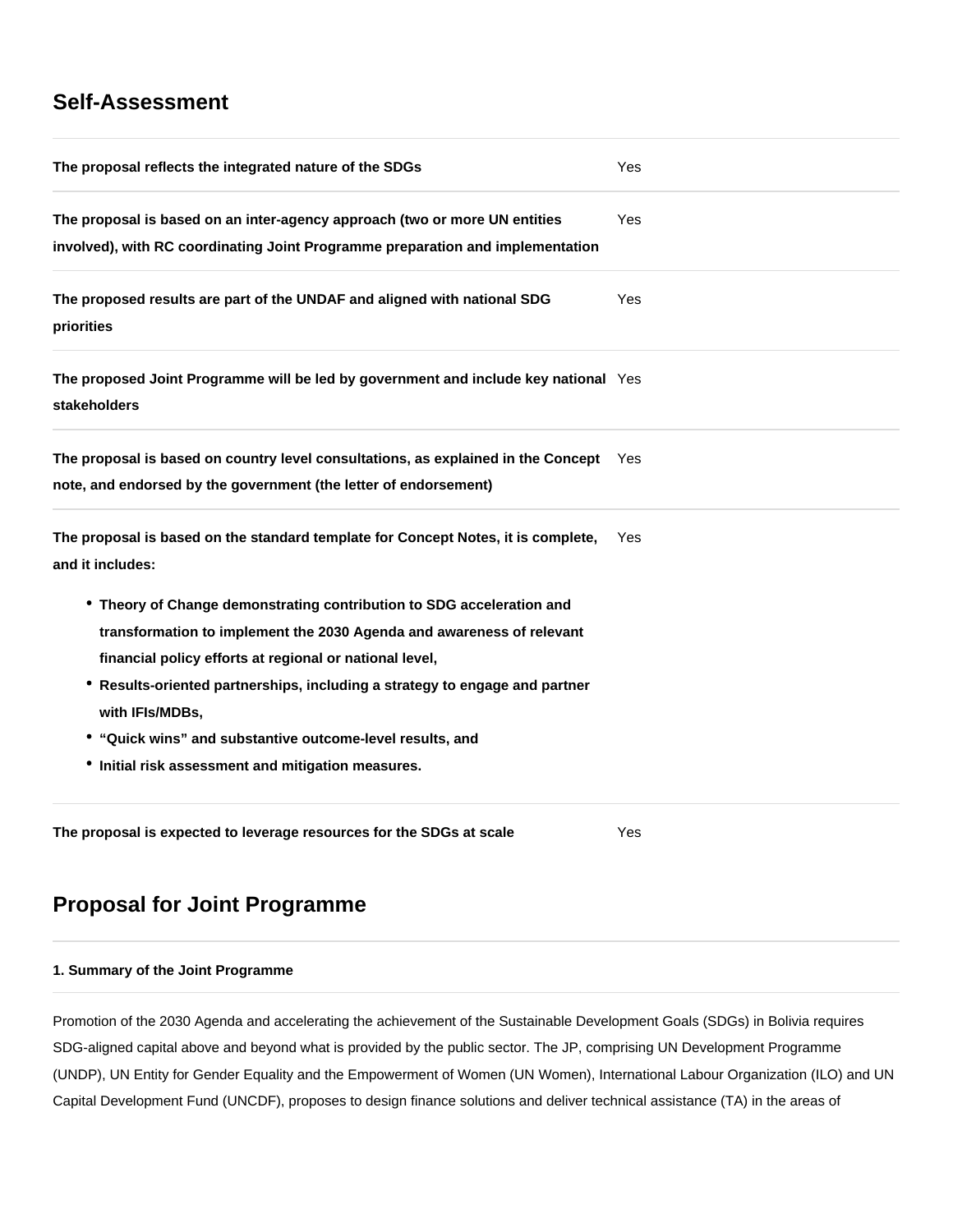environment, labour, gender equality and post-COVID19 recovery in order to leverage public and private investment, gradually align financial markets with the SDGs and national priorities, and improve the performance and impact of public and private sector investment.

While the country will suffer from the effects of COVID19, the JP will match the general objectives of the SDG Fund with actions for the recovery and adaptation of Bolivians towards new types of risks. Significant segments of the Bolivian population are vulnerable to the effects of climate change, gender inequality, the informal labour market and, more recently, to epidemics such us COVID19. The lack of access to the financial system as well as to quality TA amplifies its vulnerability. Existing TA programs led by UN agencies have not found a vehicle to systematically scale up, expand and institutionalize approach and tools towards the public sector, Business Development Services (BDS) providers and financial institutions (FI). Financial sector institutions lack capacity and tools to include environmental, labor and gender inclusion standards and to enhance their outreach and have shown slow uptake to develop new financial services technologies and products to face economic downturn after systemic crises such as COVID19.

The JP is currently participating in the design of a Multi-Impact Investment Fund (MIF) administered by Capital SAFI , and proposes the creation of a complementary post-COVID19 recovery TA Fund, SDG Grant Fund, a Guarantee Fund, and complimentary private investments. Expected results are: i) Bolivian public sector agencies and FIs are aligned with the country's the SDGs and a post-crisis recovery plan, leverage new multi-impact investments and post-COVID19 recovery funds (national and/or international), and expand coverage of a multi-sectoral TA; ii) Bolivian financial sector and public agencies gradually and systematically integrate high SDG-aligned post-COVID19 actions with environmental, health, labour and gender equality standards in placement of funds; and, iii) Grant funds, guarantees and TA delivered through the financial system, FinTechs and BDS providers integrate and articulate tools shared by each JP agency.

#### **2. Thesis and theory of change of the Joint Programme**

Bolivia has a stable financial system but has several limitations, including misaligned incentives and regulations, limited awareness of investment ready sectors, low financial inclusion, high transaction costs, low FinTech and lack of guarantee schemes for new segments, now exacerbated by the growing risk that will result from the COVID19 crisis. Experience shows that disasters generate stress in the financial sector, especially when the business sector is uncompetitive, unproductive, with gender gaps and de-linked markets. The UN's integrated response recognizes the need to address the COVID19 crisis as a new risk, as are climate change and environmental degradation. In addressing these risks the JP will create a program of financial and non-financial services to help in the recovery efforts and to catalyze private and public funds through USD 160 million Capital SAFI's Multi-Impact Fund, and other complementary funds from UNCDF. This accelerates progress on SDGs 2,3,4,5,6,7,8,9,10,11,12,13 and 15.

The JP will create a SDG-funded TA to deliver TA tools to FIs, BDS providers and companies to adapt and/or recover from the post-COVID19 crisis, increase productivity, innovation, access to differentiated markets, introduce good environmental and health practices, increase climate resilience and resource efficiency, improve quality of jobs, and introduce gender safeguards and women's economic empowerment. To promote financial inclusion TA will be enforced by low value grants addressed to Financial Services Providers (FSP) and BDS providers to promote digital financial services (DFS) ecosystems, green business, gender safeguards and decent work in post-COVID19 scenario. A Guarantee Fund will increase flexibility and liquidity to actors by providing financial services (soft loans, grants,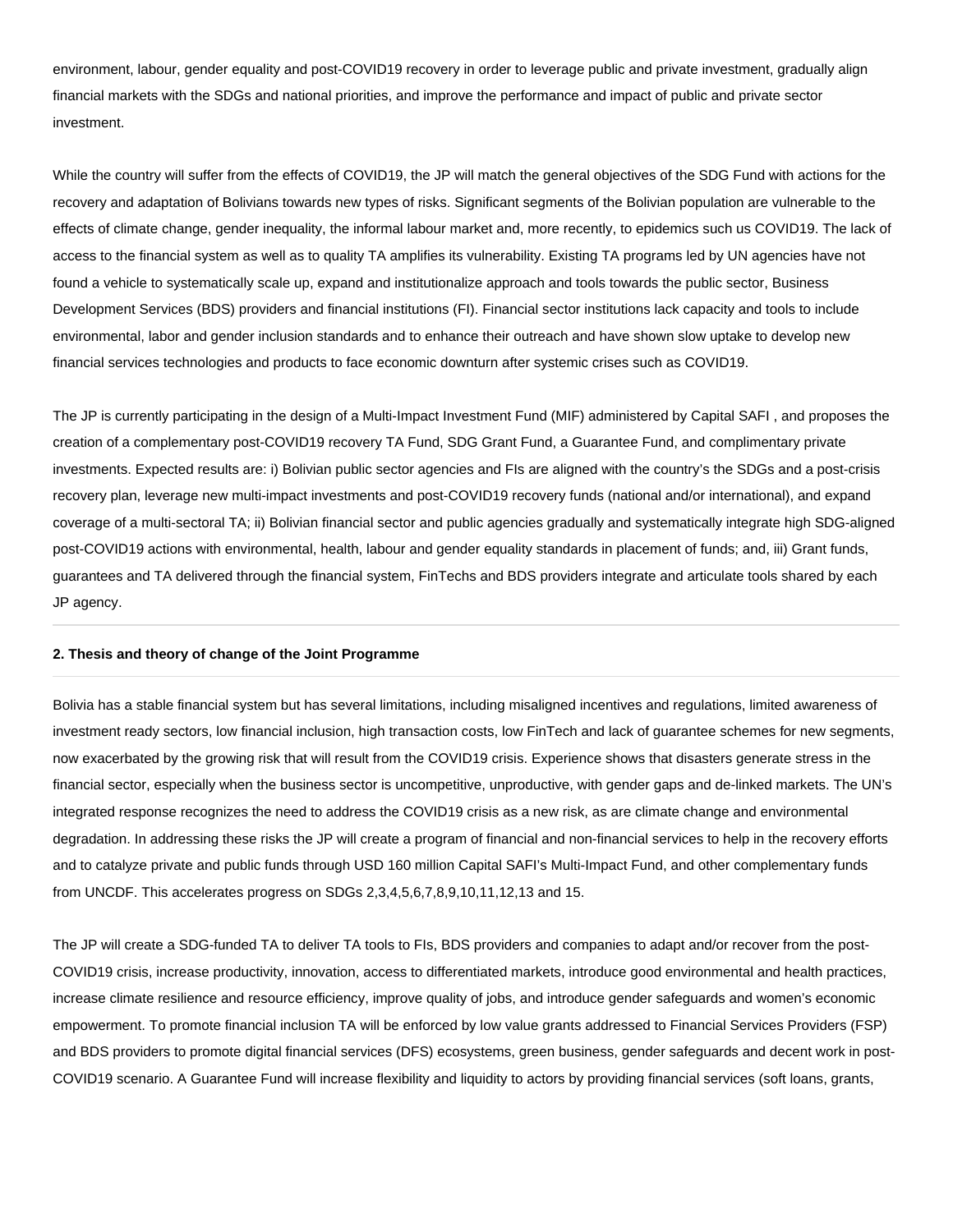investments, guarantees) to most vulnerable sectors and increase FI coverage and post-COVID19 recovery efforts.

The articulation of the multi-approach TA delivered through the financial and non-financial sector will result in an adapted post-COVID19 ecosystem, fertile backdrop for innovations and attracting recovery and impact investment capital flows, which the country has not previously seen in spite of the presence of a mature financial system. Bolivia's public sector support and leadership is vital to defining recovery and investment priorities (UNDAF-Complimentary Framework for Well Living in Bolivia 2018-2022) and identifying where there is greatest interest in reporting SDG-aligned impacts and leveraging public funding with same criteria and standards aligned with SDGs.

To measure impacts the JP will assist Capital SAFI, FI, and companies to design the Monitoring, Report and Verification (MRV) system through analyzing gaps, and providing training to develop Key Impact Indicators (KII) in accordance to Environmental, Social and Governance (ESG) criteria, GRI Sustainability Reporting Standards and SDG goals.

The corresponding causal chain is explained by four main steps: i) JP will establish high quality, multi-approach technical assistance to improve financial and non-financial services; including digital financial services, that will ensure the groundwork for ii) attraction of multiple private and public national/international capital flows in accordance with the government's post-COVID19 recovery priorities, where the iii) MRV assessment can report qualitative changes and positive impacts, iv) and where partners that show potential of scalability and sustainability, JP can catalyze future additional support.

## **3. What are the expected results of the proposed Joint Programme?**

The Bolivian public, financial and non-financial sectors are aligned with the country's post-COVID19 recovery priorities, the SDGs (longterm), leverage recovery funds and new multi-impact investments (quick win), and scale multi-sectoral TA (medium-term). The Multi-Impact Fund will be administered by Capital SAFI, and has the potential to: i) leverage other national/international investors, multilateral development bank and multilateral fund investments, such as: Pension Fund Managers (AFPs), BID Invest, CAF, IFC, and ii) replicate the standards to other Asset Fund Managers in Bolivia. Financial intermediaries and BDS providers will undertake scaling-up and expansion of TA coverage, where MFI, and DFIs need to increase its urban-rural penetration and innovations for the post COVID19 recovery. UNDAF's CF-BOLIVIA "…defines an Integral development and Plural economy (Area 2), through strengthened productive systems that are sustainable, resilient, inclusive and equitable…" (Outcome 2.1). And CPF "…defines growth and development are inclusive and sustainable, incorporating productive capacities that create employment and livelihoods for the poor and excluded (outcome 1) and risk reduction and climate adaptation actions… (Output 2.1)".

Financial and public sectors in Bolivia gradually incorporate post-COVID19 recovery actions, SDG-aligned high standards in the areas of environment, labour, gender equality and women's empowerment in placing funds (medium/long-term). The JP aims to integrate investment due diligence processes criteria, according to the triple bottom line, with a particular focus on decent work, gender equality outcomes and environmental criteria. To enable the effective integration of related Key Performance Indicators (KPI), JP will support Capital SAFI through TA, creating a mechanism to adequately monitor the indicators at the fund and industry levels.

TA delivered through the financial and non-financial system integrates its tools shared by each JP agency (medium/long-term). The JP will deliver technical advising to prioritized FIs, companies and BDS providers to implement the following: gender safeguards, Environment, Social and Government criteria (ESG), international labour standards, business management training, productivity and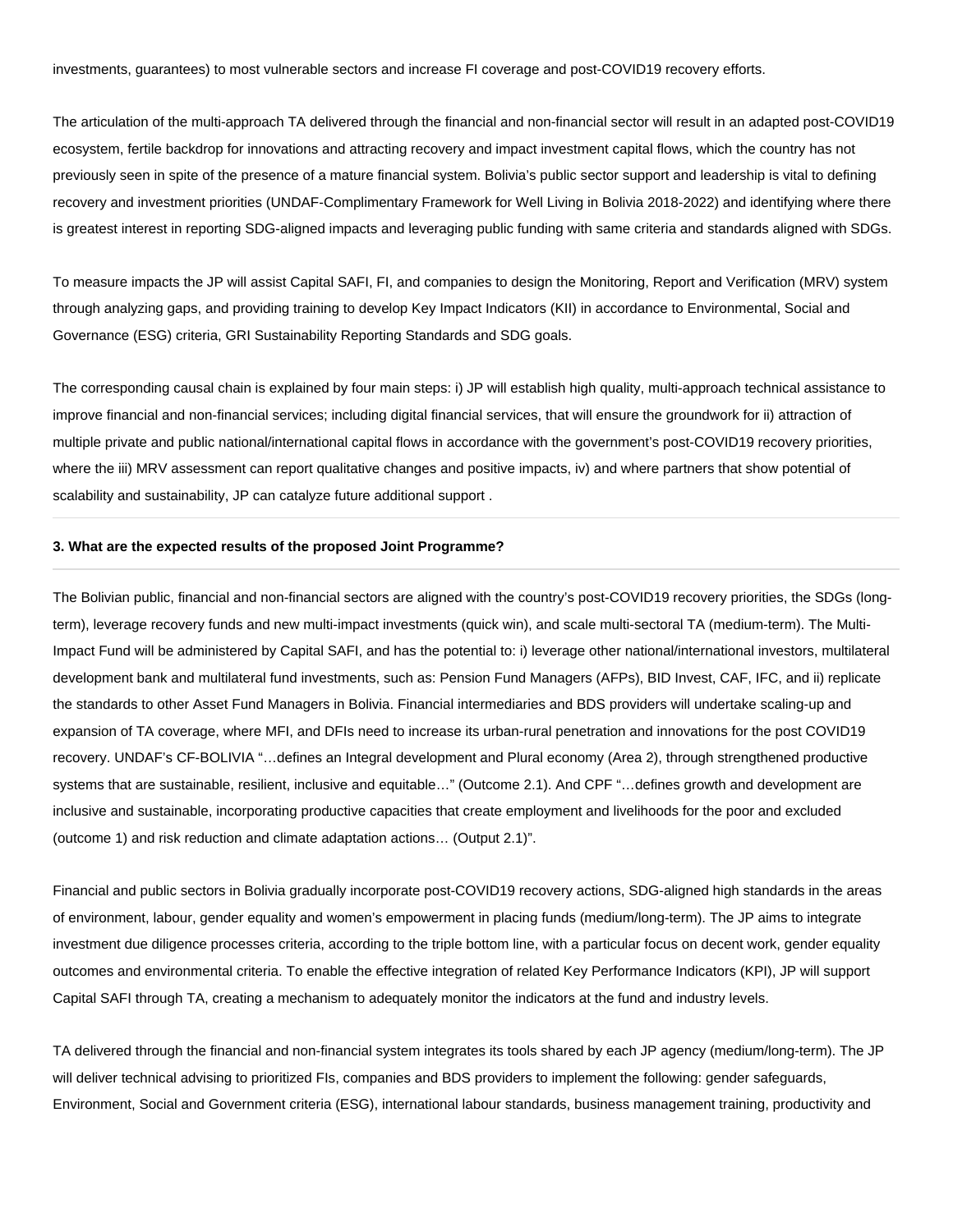competitiveness training and coaching, and financial education, and digitization post-COVID19 cash transfers (G2P), adaptation of FI to the new post-disaster environment, to guarantee impacts on financial inclusion, gender equality, safe and violence-free work spaces, mitigation of environmental and social impacts, and business productivity growth, all with the scope of post-COVID19 recovery actions. After the implementation ends, the TA Fund could continue delivering tools with funds recovered from the Guarantee Fund, returns from the Grant Fund, other bilateral cooperation, and JP co-finance to guarantee sustainability over the years.

#### **4. Describe the innovative nature of the Joint Programme**

Bolivia is home to diverse Investment Funds Administrators attracting investors in a "business as usual" scenario. The innovations relies on Capital SAF's challenge to align its investment attraction with 13 out of 17 SGDs, and to tackle FIs difficulties offering quality nonfinancial services through a JP that will i) run Market System Approach (MSA) value chain studies to identify the impacts of the COVID19 crisis, barriers and market constraints and address tailor made improvement at sector and FIs levels, ii) articulate financial and non-financial services to the post-COVID19 scenario, iii) co-create an MRV System, and iv) create synergies between SDG-aligned public and private funding.

There is a unique opportunity to link the Multi-Impact Fund administered by Capital SAFI with the creation of an SDG-funded TA, Guarantee and Low Grants Funds. Through investments in the FIs and companies Capital SAFI aims to actively participate in generating a virtuous cycle that promotes recovery and SDG-aligned competitive, responsible and sustainable businesses. As such, creation of the TA Fund builds a complementary mechanism, and adds value where the FIs, BDS providers and Capital SAFI need technical knowledge of tool development in the areas of environment, health, labour and gender. FIs and BDS providers constitute a vehicle by which the TA provided by the JP can be scaled-up.

An Innovation Laboratory to promote the development of Digital Financial Services for post-COVID19 scenario, SDG ecosystems for financial and economic inclusion. Creation of two complementary funds: SDG recovery Grant Fund to enhance competition from local FinTechs, FI and co-invest in the development of innovations. The grant fund will be supported by actions to provide policy and regulation training to DFS working groups, national authorities, financial services providers (FSP), mobile network operators (MNO) and FinTechs, and to provide technical assistance for product development. For partners that show potential of scalability, additional support with an "Investment Continuum" approach can be catalysed from a third-party managed blended finance vehicle, to reinforce and leverage Capital SAFI Multi-Impact Fund (ticket size bridges between Capital SAFI and UNCDF). A Guarantee Fund will increase flexibility and liquidity of FIs by providing financial services (soft loans, grants, investments, guarantees) to most vulnerable sectors, identified by government recovery priorities and potential increased FIs coverage to tackle public health risks, climate change risk, gender inequality and labour market informality. Returns from this fund could be re-allocated to expand coverage and guarantee sustainability.

#### **5. Expected added value of the UN and the Joint SDG Fund**

The JP has a unique opportunity to foster digital financial inclusion of the unbanked, build long-term relationships and trust with investors and FIs, engage on a continuing basis with policymakers and private sector, and facilitate dialogue among them through a new multi-sectoral post-COVID19 recovery SDG-aligned TA never delivered before in Bolivia.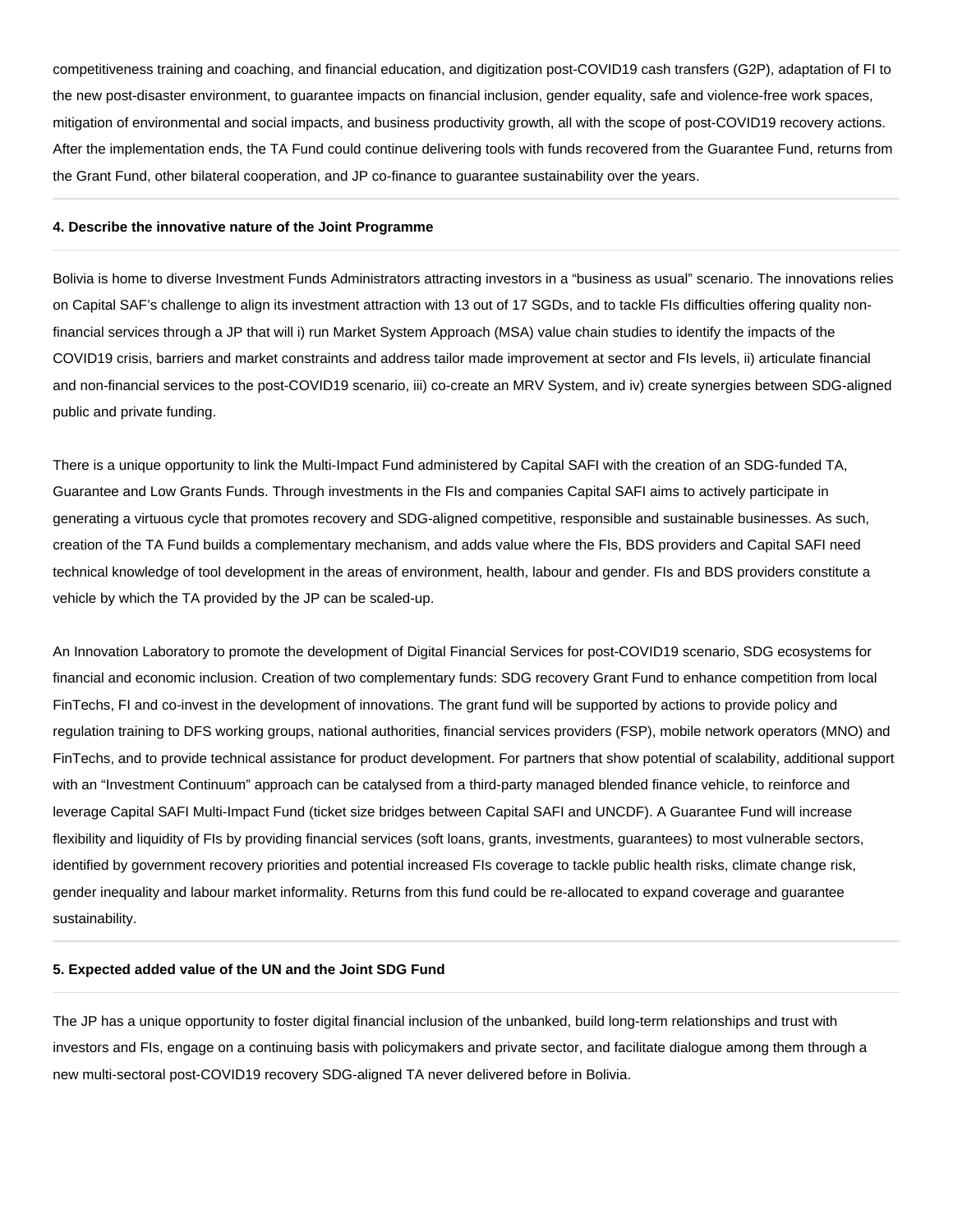UNDP is the primary actor on climate change in the United Nations. Its approach will lead the relationship with government, in terms of new post-COVID19 scenario and national priorities, the environmental agenda through its portfolio related to the TA fund, the administration of the Guarantee Fund and supporting government entities impact verification (MRV).

UNCDF and UNDP will seek to strengthen the systems and relationships among the various financial market and sector stakeholders and will work with current players to de-risk their business models. UNCDF will also lead the innovation laboratory for financial inclusion and digital financial services.

The ILO will support the development of adapted financial and non-financial new products, post-COVID19 efforts promoting resilience of local companies using the Business Continuity approach to supports enterprise to prepare and adapt to complex and adverse situations. Will provide orientation to Capital SAFI and FIs on innovative sectors for investment based on value chain studies, and cocreate the MRV. It will also add its close relation with the private sector through its strategic ally and its constituent CEPB. .

UN Women will generate research to understand the impacts of COVID19 on women-lead SME to help design specific financial products considering the needs of women entrepreneurs and companies led by women, develop tools to incorporate the gender approach, and raise awareness and promote the reduction of barriers that affect women's access to finance.

### **6. Leadership and implementation of the Joint Programme**

• UNDP will lead the JP through its relation with Capital SAFI (Implementation of the UNDP 18 SDG-standards for Private Equity Funds), ASFI, Ministry of Economics and Finance (MEF), and the environmental agenda through its project portfolio and national priorities post COVID19 crisis scenario. Will develop environmental criteria and MRV KII, and support articulation between the Guarantee Fund and financial inclusion strategy.

• ILO will lead the articulation of the JP TA. Will integrate labour related KPIs in MRV, creation of a sustainable system of TA to FIs and BDS providers, linked to financial services, coaching on sector/VC selection and investment readiness and strengthening of business continuity strategies.

• JP will assist Capital SAFI, FI, BDS providers and companies on MRV design providing tools to develop KII. ILO and UNDP will lead the articulation of JP on technical approaches in accordance to Environmental, Social and Governance (ESG) criteria, GRI Sustainability Reporting Standards and SDG.

• UNCDF will lead the Innovation Laboratory to develop FinTech and tailor-made post-COVID19 recovery financial products. Will organize DFS working groups with national authorities, FSP, MNO and FinTech's to provide policy and regulation training. Support studies to identify the impacts of COVID19 in the financial sector. Mobilize additional funding.

• UN Women will provide technical advising to financial institutions to design and implement gender safeguards in granting loans. Will support the gender analysis on the impacts of COVID 19 and the design of financial responses tailored to the needs of women entrepreneurs who have been affected by the emergency.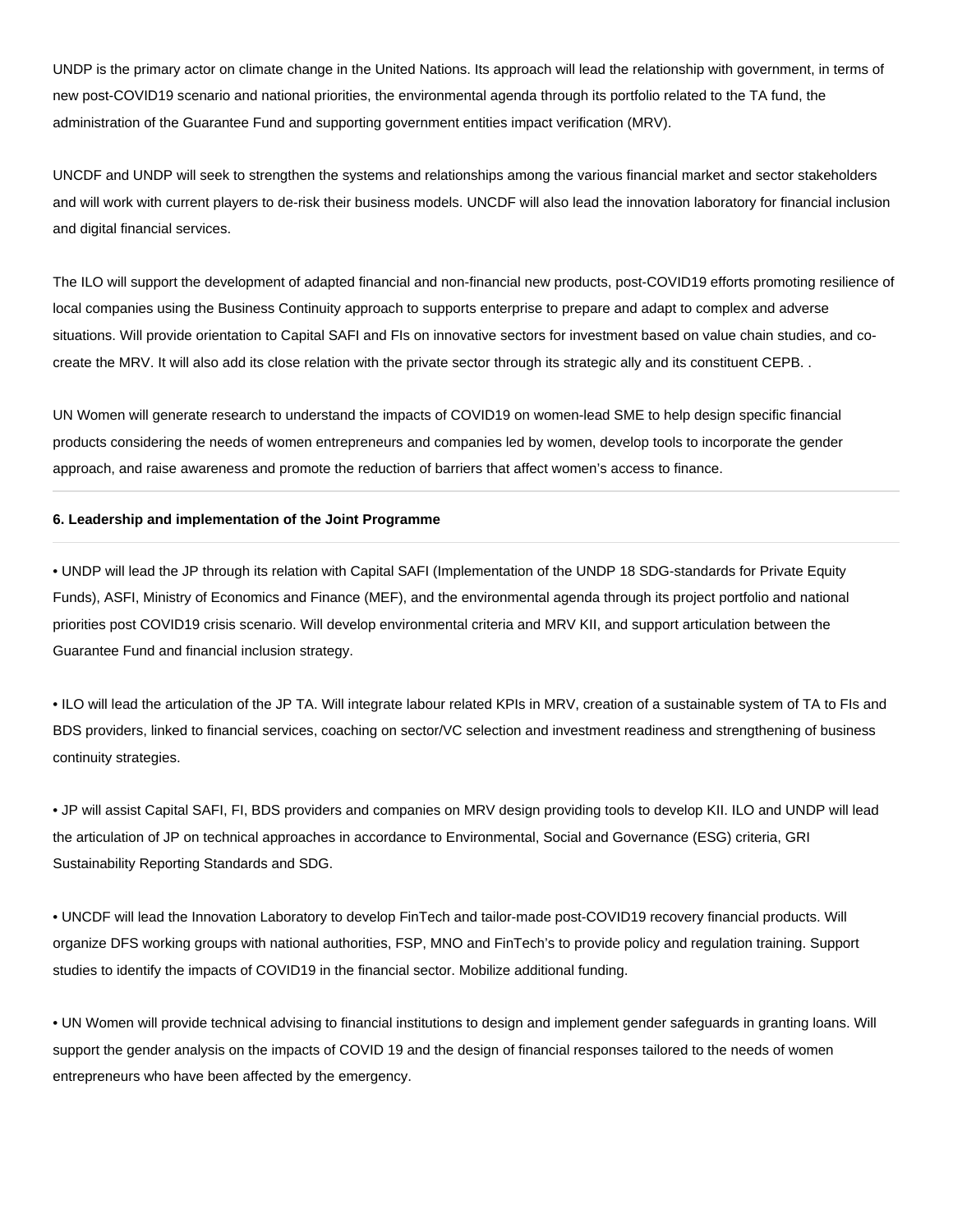• Capital SAFI will manage the Multi-Impact Fund and lead the leveraging of private and public investment. JP will guarantee SDG alignment.

• Government: The MEF will address TA to national priorities in accordance to SDG goals and post COVID19 crisis scenario.

### **7. Expected period of implementation**

The implementation period is four years. The JP will fuel efforts in the first year to build multi-sector tools, MRV system base scenario, round table and DFS workgroups. The Guarantee and recovery Grant Funds will be structured and low grants call published. This design period includes coordination between the JP, FIs and BDS and Capital SAFI. The second year will be focused on institutionalization of the TA in the form of: check lists, safeguards or Environmental, Social and Government Criteria (ESG) in FI systems and first grants cycle placed. The third year new financial products and technologies services will be delivered. By the fourth year the first MRV report with KPI&KII (based on SDG targets and investor requirements) will be released.

#### Milestones:

• First year: base scenario, multi-sectoral TA tools, DFS workgroups, Guarantee Fund available in the financial inclusion market, small grants call (quick wins).

- Second year: Tailor made tools for safeguards and ESG criteria for FIs.
- Third year: Medium term SDG-linked KPI on TA at first FI portfolio and government-prioritized projects.
- Fourth year: First Report on MRV System, KII report on government-prioritized territories and FI projects portfolio evaluation.

#### **8. Cost, co-funding, and co-financing of Joint Programme**

The JP is requesting USD 10 million from the SDG Fund. This amount will be distributed as follows:

- TA Fund: USD 5 million
- Guarantee Fund: USD 2.5 million
- Recovery Grant Fund: USD 1 million
- Administrative costs: USD 1.4 million.

The overall cost of implementation could reach approximately USD200 million, from which co-finance and funds leveraged will be distributed as follows:

#### Co-finance:

- USD 10 million from UNDP's environmental portfolio (2021-2022).
- USD 22 million in the pipeline with the Adaptation Fund and GEF, for UNDP'S projects that will initiate in 2021.
- USD 4.65 million will be implemented until 2024 through the ILO portfolio to support the strengthening of national policy frameworks and business environments conducive to employment generation, decent work and the promotion of productive development.
- USD 6.8 million from UN Women Programme in Strengthening women's business capacity with the support of local gender-responsive normative framework that will be implemented during 2021-2025.
- UNCDF could leverage funds from third party private investors that will complement with Capital SAFI Multi-Impact Fund and the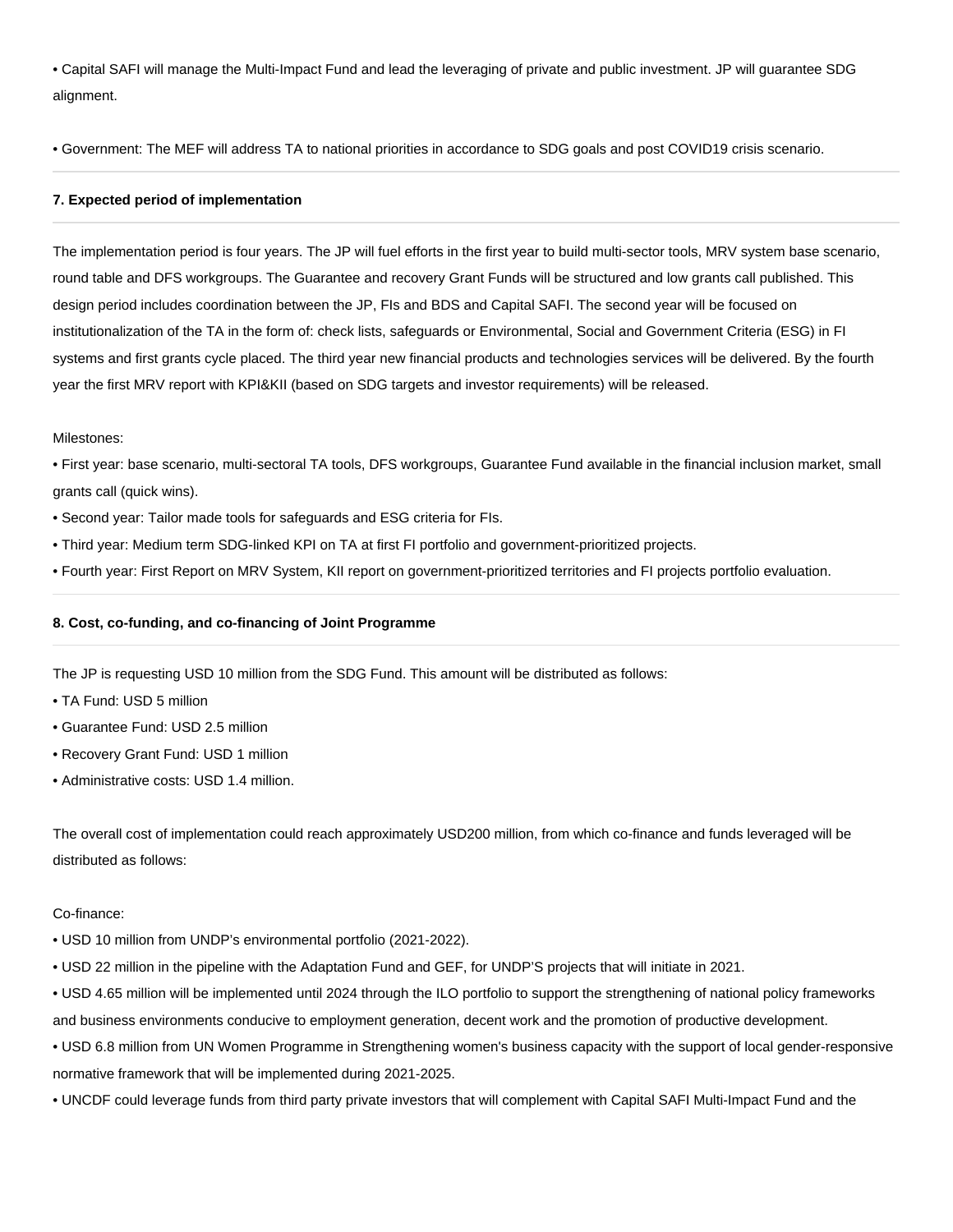UNCDF Investment Continuum Fund by the third or four year of the implementation and beyond. These investments will go to the most promising innovations funded by the action, in terms of scalability and sustainability opportunities

#### Leverage:

• USD 160 million from Capital SAFI Multi-Impact Fund. From which USD 80 million could come from the Pension Fund Managers (AFP), and other USD 80 million from BID Invest and other Multilateral fund, and private Bolivian companies.

• Capital SAFI will progressively and proportionally inject funds to TA Fund for a period of ten years.

The percentage of the total amount requested from the Joint SDG Fund represents 5% of the total amount that could be catalyzed through Capital SAFI Multi-impact Fund and parallel financing of UN agencies' programs and projects, regarding related TA and cofunding the implementation costs of articulation, design and co-construction of a multi-sectoral TA and MRV system, meeting organization, task force and round tables, workshops and training of all private and public stakeholders involved.

### **9. Risk assessment**

• Public health risks: Evidence: COVID19 is not a conjunctural event but a risk that could be repeated in further flu seasons, whether if it's a pandemic or an epidemic. Main institutional risk: businesses will suffer from lack of liquidity to continue operations, innovations and grow. Mitigation: The JP will promote that the financial system (public and private) includes in its risk analysis the variable "epidemic" considering it's immediate effects on the daily economy of the most vulnerable, and the necessity to build "contingency lines" to foster possible future public health and economic crisis.

• Catalytic and leverage function. Assumption: Political, economic and social country stability is a contextual factor and a trustworthiness image for private capital flow into the country. Main contextual risk: Public health crisis, plus the national political and social scenario is disrupted and government authorities send messages that could block capital flows (likelihood: likely). Mitigation: UNDP and UNWOMEN accompany the post-COVID19 recovery efforts, the electoral process, the government national agenda process of planning at different levels and sectors (all agencies), and commitment to the SDG agenda.

• SDG-aligned TA delivered trough financial and non-financial institutions. Assumption: Sustainable Finance Roundtable and Task forces have the capability to engage private and public partners and lead a committed and effective new agenda, constantly aligning financial and non-financial institutions to the SDGs. Main institutional risk: Post-COVID19 scenario changes the FSP's priorities, FIs and non-financial institutions don't integrate SDG standards or they do it only for the period of implementation rather than into their own system portfolio placement (likelihood: possible in some FI and BDS providers). Mitigation: Recovery tools and guides created and provided trough JP will be conditioned for funding from Capital SAFI placement. ESG standard (environmental, gender and labour) are usually integrated trough FIs system of funds allocation to avoid short-term commitments.

• JP Technical Assistance integration: Assumption: Task forces created to articulate and integrate different UN agencies approaches have the capability to deliver newell aligned tools and guides to secure an effective and sustainable TA. Main programmatic risk: JP cannot deliver multi-sectoral TA and remain disconnected. Tools and guides, rather than articulate TA, duplicate and drive confusion to stakeholders (likelihood: unlikely). Mitigation: In order to safeguard UN principles and reputation, JP will use a comprehensive Conflict and Development Analysis (CDA) tool to guide JP in conducting conflict analysis and applying the analysis to programming and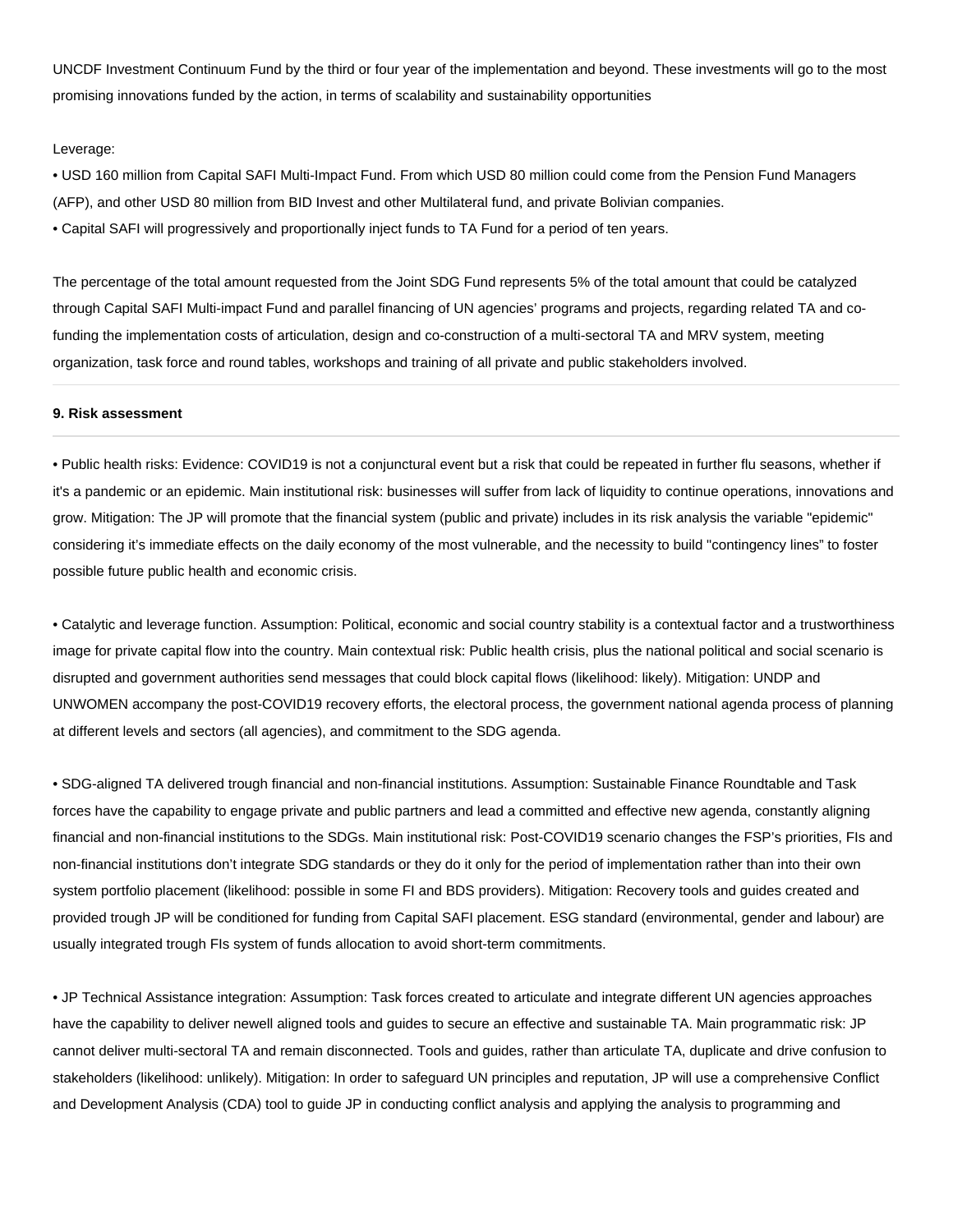strategic positioning.

#### **10. Convening the private sector and engaging IFIs/DFIs**

UNDP has already convened financial sector players gathered around its associations. FINRURAL, representing the Development Financial Institutions, and ASOFIN, representing the Microfinance Institutions, are engaged and disposed to align their objectives to the acceleration of SDGs.

UNDP is also working on including ASOBAN, representing the private bank association, to engage this sector in the pursuit of environmental or social impacts, which took some steps to promote entrepreneurship, women-led businesses, and the provision of business development services to increase productivity and formality.

Capital SAFI can engage with the private sector (big and medium companies). These companies could be both recipients of TA (with a just and proportionate co-funding from the TA Fund, i.e. 80/20), and financial investors on this new initiative. Capital flow from Pension Fund Managers, the largest mixed private and public investors in Bolivia, could also be mobilized.

UNDP is supporting the establishment of a Sustainable Finance Roundtable in Bolivia, which convenes ASOBAN, Global Compact, Capital SAFI, CEPB (Confederation of Private Enterprises of Bolivia), FINRURAL, ASOFIN, ASFI and government representatives (i.e. Ministries of Economics and Finance, and Development Planning), other asset fund managers (SAFI), other financial services providers (i.e. leasing companies), and the stock exchange sector.

### **11. Leverage and catalytic function**

The most important expected leverage of private funds is USD 160 million from Capital SAFI Multi-Impact Fund. From which USD 80 million could come from the Bolivian Pension Fund Managers (AFP). The strategic alliance between UNDP and Capital SAFI have the potential to trigger the mobilization of additional resources to achieve other USD 80 million from BID Invest (under negotiation) or other Multilateral fund, private impact funds and/or private Bolivian companies.

Capital SAFI has around 50% of total Assets Under Management (AUM) in private debt with 51% with solid credit risk profile, making it the biggest asset manager in Bolivia offering innovative financial products of added value and social impact seeking attractive returns for their investors. Since 2011, they manage USD 430 millions trough 4 funds: i) SEMBRAR Micro Capital FIC, ii) SEMBRAR Foods FIC, iii) SEMBRAR Productive FIC, iv) SEMBRAR Exporter FIC. The current design of the Multi-Impact Fund is aligned with 12 out of 17 SDG, and its main objectives are: improve productivity, increase access to markets, increase added value in industries, promote greater private investment with gender equality approach, adopt clean technologies, resource efficiency, waste management and GHG emission reduction.

For TA and recovery Grant projects to partners that show potential of scalability and sustainability, UNCDF can leverage additional support with an "Investment Continuum" approach by the third or four year of the implementation and beyond, where it uses its programmatic work, TA and concessional funding from its own balance-sheet to make them "investable"; to avoid an "investment disconnect" and provide larger ticket sizes on a semi-commercial basis; (investment on a bridge amount to reach out the minims from